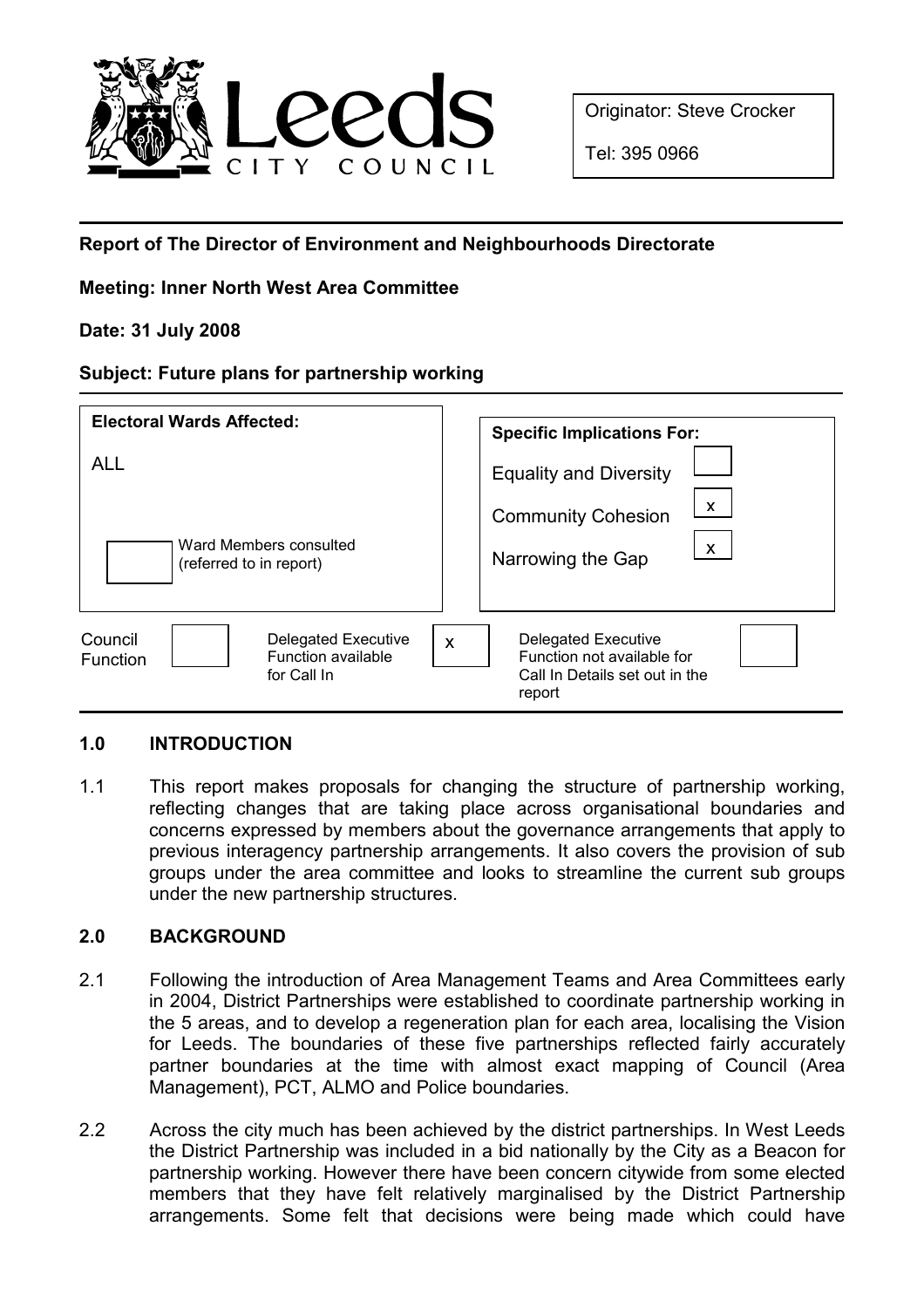important impacts on local interests without a sufficient input from members themselves. Whilst Area Committee Chairs were District Partnership members, the view of some ward members was that not enough of them were engaged. In addition each area has had two planning frameworks – one through the District Partnership Action Plan and one through the Area Committee's Delivery Plan. Finally the boundaries of several organisations have changed, for example West North West Homes, Leeds PCT, West Yorkshire Police Force and Leeds City Council Environments and Neighbourhoods Directorate and these now need to be reflected in the new partnership structures.

### 3.0 FUTURE PROPOSALS FOR PARTNERSHIP WORKING

- 3.1 The Council's new corporate planning framework aims to link the Vision for Leeds themes and the Local Area Agreement to strategic outcomes in a single Leeds Strategic Plan. As part of this framework the Area Committees' Area Delivery Plans will become the key focus for the achievement of strategic outcomes at a locality level. The Area Committee will be responsible for developing a local plan for its area which would contribute to city wide strategic outcomes. To be effective, this will need to involve autonomous partners such as the Police, ALMO and the PCT as well as ensuring that the views and priorities of local people and stakeholders are taken into account. This would enable the focus of the partners themselves to be the delivery of outcomes they agreed to support.
- 3.2 Consequently Area Committees will play a central role in partnership working. This can be achieved in various ways. The Councils preferred position would see Area Committees provide a local governance and accountability framework for agreed partnership collaboration through their new Area Delivery Plans. The expectation would be that the Council and local agencies would give accountability for their actions to local people through the Area Committees. Work is still ongoing to put these ideas into a realisable form. It is proposed that Area Delivery Plans will be three year planning documents with annual reviews.
- 3.3 To address the issue of governance and oversight of the partnership agenda, it is proposed that the Area Committee takes on a greater role in monitoring partnership activity. To achieve this, subject to the agreement of all four Area Committees within the new 'West North West area' and key partners, each Committee will be asked to nominate one member to attend each of the sub group meetings and act as a 'champion' of that issue. In addition on an annual basis it is proposed that the Area Committee hosts a seminar relating to the work of each of the partnerships and the contribution they are making to securing the relevant strategic outcomes. These ideas are in line with the key issues raised in a report to the Executive Board at the end of 2007.
- 3.4 It is intended that these new arrangement will reduce any duplication and tension between Area Delivery Plans and District Partnership Action Plans and acknowledge that in the new corporate planning and LAA environment the Council will have the lead responsibility for ensuring the delivery of agreed LAA outcomes.
- 3.5 Alongside this new role for the Area Committees, it is proposed that officers from different agencies e.g. Council, PCT, Police, ALMOs, Education Leeds would continue to co-operate and meet together based on the three areas with periodic meetings involving other local stakeholders such as business and voluntary sector representatives as appropriate and as required.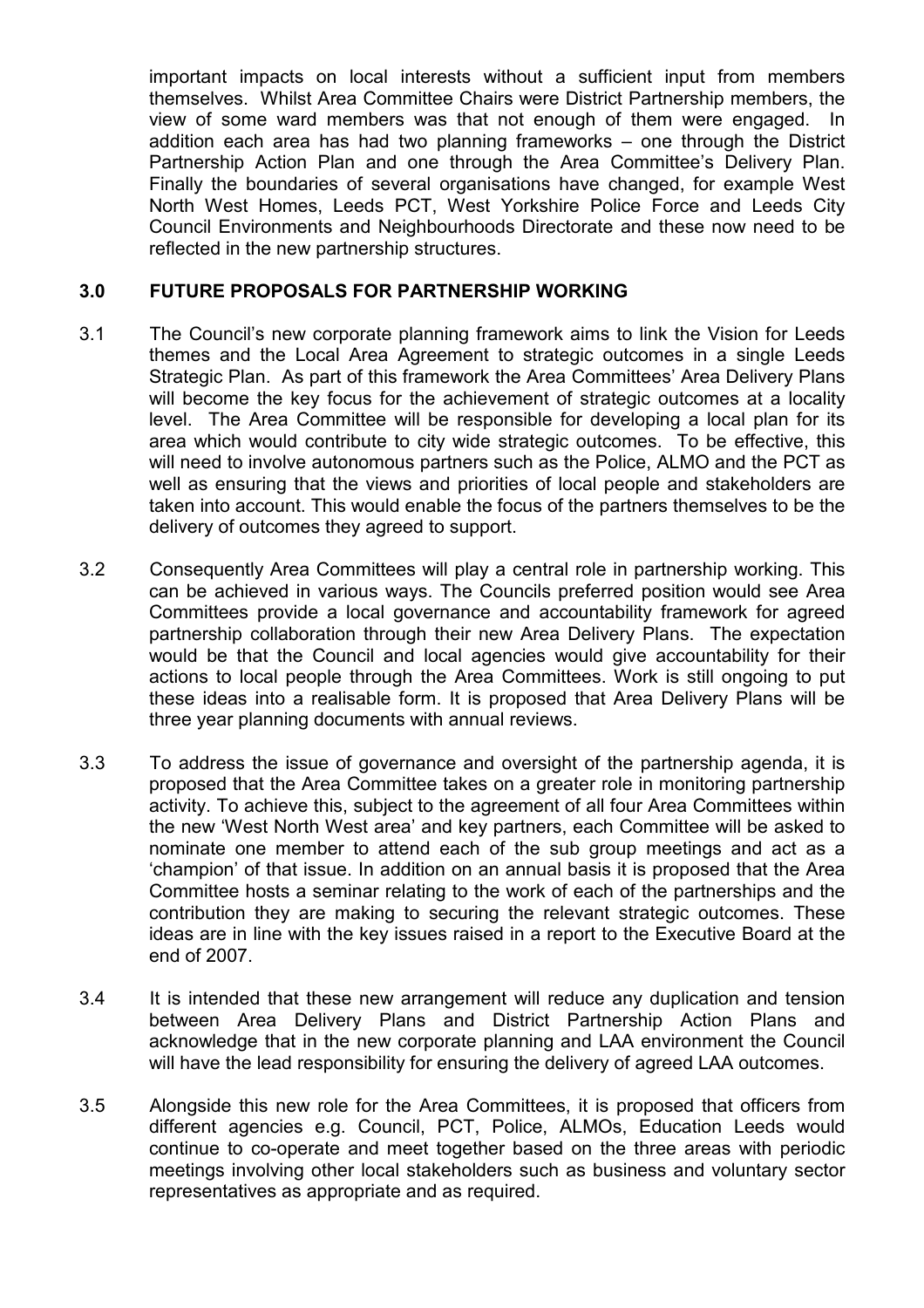- 3.6 Leeds Initiative structures are also undergoing some changes, however it is intended that District based arrangement will still report to the "Narrowing the Gap" Executive Group who will retain the responsibility for oversight of these arrangements, ensuring the close alignment of area based plans and the new strategic outcomes framework. It is intended that further work will be done by the Leeds Initiative so that clear proposals and operational arrangements can be reported to the Narrowing the Gap Executive in the next month or so. Both the "Narrowing the Gap" and the "Going Up a League" Executive Groups will now include three elected members one of whom will be the chair
- 3.7 In West and North West Leeds there are established partnership groups covering some of the areas of the Leeds Strategic Plan. A new West and North West Health and Wellbeing partnership group will be established in the autumn by the PCT and will cover Health and Older People's issues, subject to agreement with partners. The Children and Young people service are currently considering reviewing their current partnership arrangements to align them more closely to the Area Committee structures. In the interim, there will continue to be two separate partnership groups for West and North West respectively, supported by the Childrens Services locality enablers. Other partnership arrangements for Community Safety and Housing would remain the same.
- 3.8 A proposed timetable for partners in these areas to report back to area committee is

| September 2008   | Children and Young People partnership |
|------------------|---------------------------------------|
| November 2008    | <b>Community Safety partnership</b>   |
| December 2008    | Economy and Skills partnership        |
| February 2009    | Health and wellbeing partnership      |
| March 2009       | Environment partnership               |
| <b>June 2009</b> | Housing partnership                   |

 Members are requested to nominate a lead member to sit on each relevant partnership groupings and also for a lead for the partnership work around Culture

- 3.9 A possible format for Inner North West Area Committee would be a one hour presentation and discussion by partnerships on their work held between 5.45 and 6.45pm (including refreshments) on the day of the Committee followed by the Area Committee business agenda.
- 3.10 The new arrangements for partnerships require reviewing the current arrangements for ward forums and area committee sub groups. Current arrangements are as follows

### Ward forums

- Hyde Park and Woodhouse Forum: current chairs Cllr Hussein and Ewens
- Kirkstall Burley Forum: current chair Cllr Yeadon
- Headingley Forum: current chair Cllr Monaghan

#### Inner North West Area Committee sub groups and chairs

- Children and Young People: current chair Cllr Ewens
- Streetscene and Environment : current chair Cllr Monaghan
- Graffiti : current chair Cllr Bentley
- Community Safety: current chair Cllr Bentley